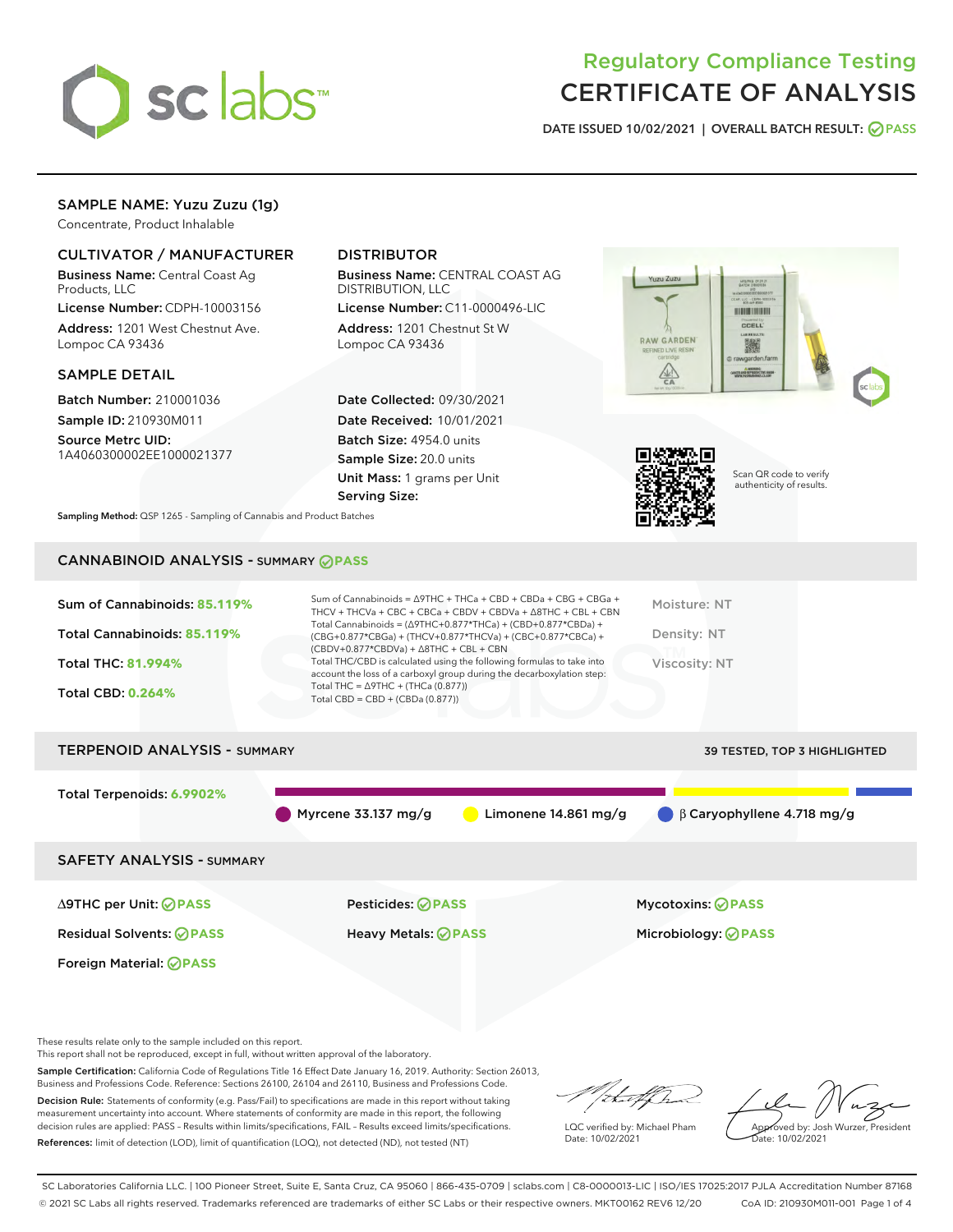



YUZU ZUZU (1G) | DATE ISSUED 10/02/2021 | OVERALL BATCH RESULT: ◯ PASS

#### CANNABINOID TEST RESULTS - 10/01/2021 2 PASS

Tested by high-performance liquid chromatography with diode-array detection (HPLC-DAD). **Method:** QSP 1157 - Analysis of Cannabinoids by HPLC-DAD

#### TOTAL CANNABINOIDS: **85.119%**

Total Cannabinoids (Total THC) + (Total CBD) + (Total CBG) + (Total THCV) + (Total CBC) + (Total CBDV) + ∆8THC + CBL + CBN

TOTAL THC: **81.994%** Total THC (∆9THC+0.877\*THCa)

TOTAL CBD: **0.264%**

Total CBD (CBD+0.877\*CBDa)

TOTAL CBG: 2.241% Total CBG (CBG+0.877\*CBGa)

TOTAL THCV: 0.32% Total THCV (THCV+0.877\*THCVa)

TOTAL CBC: ND Total CBC (CBC+0.877\*CBCa)

TOTAL CBDV: ND Total CBDV (CBDV+0.877\*CBDVa)

| <b>COMPOUND</b>  | LOD/LOQ<br>(mg/g)          | <b>MEASUREMENT</b><br><b>UNCERTAINTY</b><br>mg/g | <b>RESULT</b><br>(mg/g) | <b>RESULT</b><br>(%) |
|------------------|----------------------------|--------------------------------------------------|-------------------------|----------------------|
| <b>A9THC</b>     | 0.06 / 0.26                | ±28.206                                          | 819.94                  | 81.994               |
| <b>CBG</b>       | 0.06/0.19                  | ±0.883                                           | 22.41                   | 2.241                |
| <b>THCV</b>      | 0.1/0.2                    | ±0.16                                            | 3.2                     | 0.32                 |
| <b>CBD</b>       | 0.07/0.29                  | ±0.122                                           | 2.64                    | 0.264                |
| <b>CBN</b>       | 0.1 / 0.3                  | ±0.13                                            | 2.0                     | 0.20                 |
| $\triangle$ 8THC | 0.1/0.4                    | ±0.08                                            | 1.0                     | 0.10                 |
| THCa             | 0.05/0.14                  | N/A                                              | <b>ND</b>               | <b>ND</b>            |
| <b>THCVa</b>     | 0.07/0.20                  | N/A                                              | <b>ND</b>               | <b>ND</b>            |
| <b>CBDa</b>      | 0.02/0.19                  | N/A                                              | <b>ND</b>               | <b>ND</b>            |
| <b>CBDV</b>      | 0.04 / 0.15                | N/A                                              | <b>ND</b>               | <b>ND</b>            |
| <b>CBDVa</b>     | 0.03/0.53                  | N/A                                              | <b>ND</b>               | <b>ND</b>            |
| <b>CBGa</b>      | 0.1 / 0.2                  | N/A                                              | <b>ND</b>               | <b>ND</b>            |
| <b>CBL</b>       | 0.06 / 0.24                | N/A                                              | <b>ND</b>               | <b>ND</b>            |
| <b>CBC</b>       | 0.2 / 0.5                  | N/A                                              | <b>ND</b>               | <b>ND</b>            |
| <b>CBCa</b>      | 0.07/0.28                  | N/A                                              | <b>ND</b>               | <b>ND</b>            |
|                  | <b>SUM OF CANNABINOIDS</b> |                                                  | 851.19 mg/g             | 85.119%              |

#### **UNIT MASS: 1 grams per Unit**

| ∆9THC per Unit                        | 1120 per-package limit     | 819.94 mg/unit<br><b>PASS</b> |
|---------------------------------------|----------------------------|-------------------------------|
| <b>Total THC per Unit</b>             |                            | 819.94 mg/unit                |
| <b>CBD per Unit</b>                   |                            | $2.64$ mg/unit                |
| <b>Total CBD per Unit</b>             |                            | $2.64$ mg/unit                |
| Sum of Cannabinoids<br>per Unit       |                            | 851.19 mg/unit                |
| <b>Total Cannabinoids</b><br>per Unit |                            | 851.19 mg/unit                |
| <b>MOISTURE TEST RESULT</b>           | <b>DENSITY TEST RESULT</b> | <b>VISCOSITY TEST RESULT</b>  |

Not Tested

Not Tested

Not Tested

#### TERPENOID TEST RESULTS - 10/02/2021

Terpene analysis utilizing gas chromatography-flame ionization detection (GC-FID). **Method:** QSP 1192 - Analysis of Terpenoids by GC-FID

| <b>COMPOUND</b>         | LOD/LOQ<br>(mg/g) | <b>MEASUREMENT</b><br><b>UNCERTAINTY</b><br>mg/g | <b>RESULT</b><br>(mg/g)                         | <b>RESULT</b><br>(%) |
|-------------------------|-------------------|--------------------------------------------------|-------------------------------------------------|----------------------|
| <b>Myrcene</b>          | 0.008 / 0.025     | ±0.4275                                          | 33.137                                          | 3.3137               |
| Limonene                | 0.005 / 0.016     | ±0.2125                                          | 14.861                                          | 1.4861               |
| $\beta$ Caryophyllene   | 0.004 / 0.012     | ±0.1680                                          | 4.718                                           | 0.4718               |
| $\alpha$ Pinene         | 0.005 / 0.017     | ±0.0359                                          | 4.179                                           | 0.4179               |
| $\beta$ Pinene          | 0.004 / 0.014     | ±0.0418                                          | 3.633                                           | 0.3633               |
| Terpinolene             | 0.008 / 0.026     | ±0.0530                                          | 2.587                                           | 0.2587               |
| Linalool                | 0.009 / 0.032     | ±0.0605                                          | 1.593                                           | 0.1593               |
| $\alpha$ Humulene       | 0.009/0.029       | ±0.0408                                          | 1.270                                           | 0.1270               |
| Ocimene                 | 0.011 / 0.038     | ±0.0352                                          | 1.096                                           | 0.1096               |
| Fenchol                 | 0.010 / 0.034     | ±0.0241                                          | 0.624                                           | 0.0624               |
| <b>Terpineol</b>        | 0.016 / 0.055     | ±0.0371                                          | 0.604                                           | 0.0604               |
| Camphene                | 0.005 / 0.015     | ±0.0040                                          | 0.349                                           | 0.0349               |
| trans-β-Farnesene       | 0.008 / 0.025     | ±0.0103                                          | 0.289                                           | 0.0289               |
| <b>Borneol</b>          | 0.005 / 0.016     | ±0.0052                                          | 0.125                                           | 0.0125               |
| $\gamma$ Terpinene      | 0.006 / 0.018     | ±0.0019                                          | 0.110                                           | 0.0110               |
| $\alpha$ Terpinene      | 0.005 / 0.017     | ±0.0014                                          | 0.094                                           | 0.0094               |
| Fenchone                | 0.009/0.028       | ±0.0027                                          | 0.093                                           | 0.0093               |
| Nerolidol               | 0.009 / 0.028     | ±0.0056                                          | 0.089                                           | 0.0089               |
| Geraniol                | 0.002 / 0.007     | ±0.0032                                          | 0.072                                           | 0.0072               |
| $\alpha$ Phellandrene   | 0.006 / 0.020     | ±0.0009                                          | 0.069                                           | 0.0069               |
| Valencene               | 0.009 / 0.030     | ±0.0046                                          | 0.067                                           | 0.0067               |
| $\alpha$ Bisabolol      | 0.008 / 0.026     | ±0.0034                                          | 0.064                                           | 0.0064               |
| 3 Carene                | 0.005 / 0.018     | ±0.0006                                          | 0.041                                           | 0.0041               |
| Eucalyptol              | 0.006 / 0.018     | ±0.0009                                          | 0.035                                           | 0.0035               |
| Guaiol                  | 0.009 / 0.030     | ±0.0014                                          | 0.030                                           | 0.0030               |
| Sabinene Hydrate        | 0.006 / 0.022     | ±0.0009                                          | 0.023                                           | 0.0023               |
| Citronellol             | 0.003 / 0.010     | ±0.0010                                          | 0.020                                           | 0.0020               |
| p-Cymene                | 0.005 / 0.016     | ±0.0005                                          | 0.017                                           | 0.0017               |
| Nerol                   | 0.003 / 0.011     | ±0.0006                                          | 0.013                                           | 0.0013               |
| Sabinene                | 0.004 / 0.014     | N/A                                              | <loq< th=""><th><loq< th=""></loq<></th></loq<> | <loq< th=""></loq<>  |
| Isoborneol              | 0.004 / 0.012     | N/A                                              | <loq< th=""><th><loq< th=""></loq<></th></loq<> | <loq< th=""></loq<>  |
| <b>Geranyl Acetate</b>  | 0.004 / 0.014     | N/A                                              | <loq< th=""><th><loq< th=""></loq<></th></loq<> | <loq< th=""></loq<>  |
| Caryophyllene<br>Oxide  | 0.010 / 0.033     | N/A                                              | <loq< th=""><th><loq< th=""></loq<></th></loq<> | <loq< th=""></loq<>  |
| (-)-Isopulegol          | 0.005 / 0.016     | N/A                                              | ND                                              | ND                   |
| Camphor                 | 0.006 / 0.019     | N/A                                              | ND                                              | ND                   |
| Menthol                 | 0.008 / 0.025     | N/A                                              | ND                                              | ND                   |
| R-(+)-Pulegone          | 0.003 / 0.011     | N/A                                              | ND                                              | ND                   |
| $\alpha$ Cedrene        | 0.005 / 0.016     | N/A                                              | ND                                              | ND                   |
| Cedrol                  | 0.008 / 0.027     | N/A                                              | ND                                              | ND                   |
| <b>TOTAL TERPENOIDS</b> |                   | 69.902 mg/g                                      | 6.9902%                                         |                      |

SC Laboratories California LLC. | 100 Pioneer Street, Suite E, Santa Cruz, CA 95060 | 866-435-0709 | sclabs.com | C8-0000013-LIC | ISO/IES 17025:2017 PJLA Accreditation Number 87168 © 2021 SC Labs all rights reserved. Trademarks referenced are trademarks of either SC Labs or their respective owners. MKT00162 REV6 12/20 CoA ID: 210930M011-001 Page 2 of 4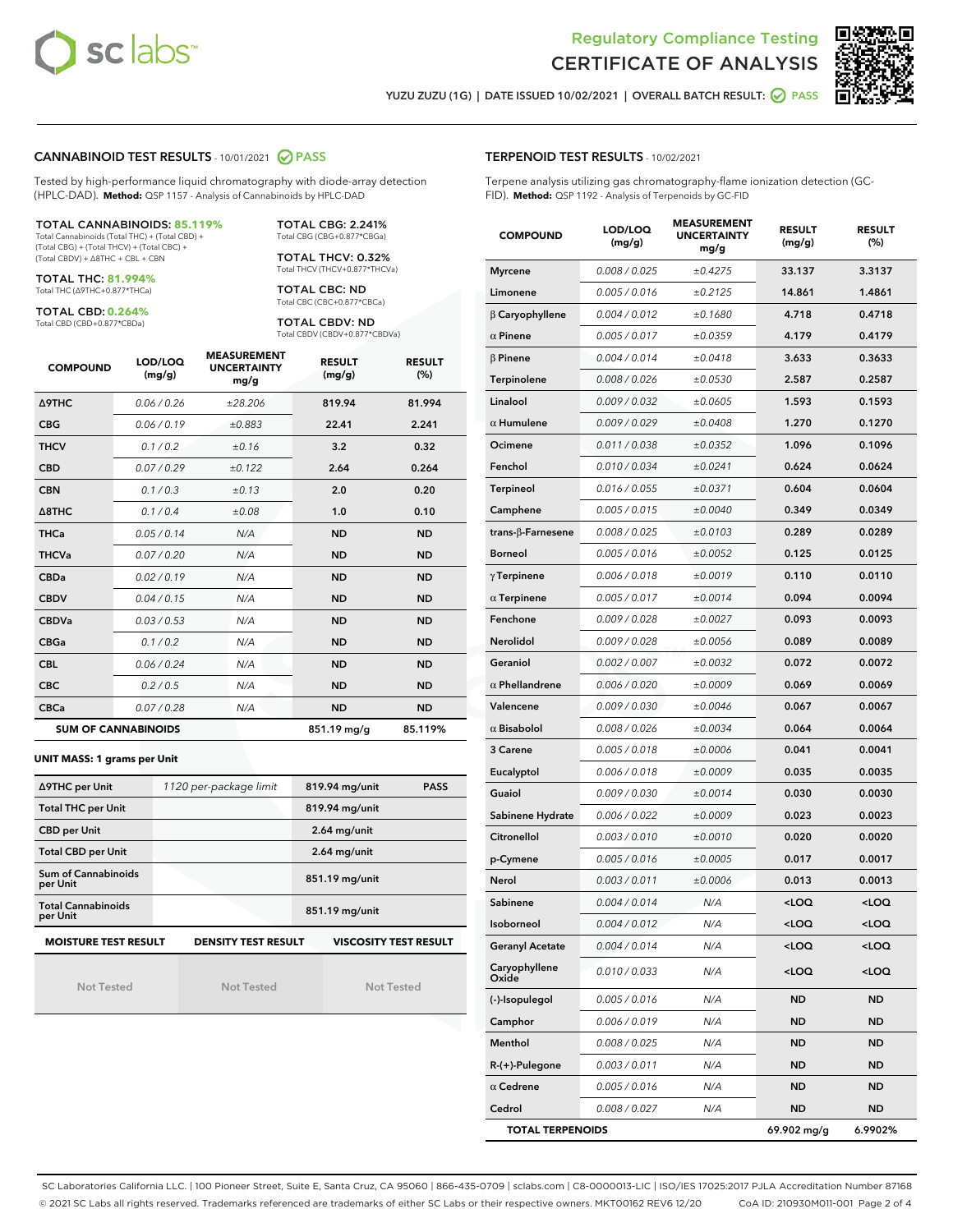



YUZU ZUZU (1G) | DATE ISSUED 10/02/2021 | OVERALL BATCH RESULT: O PASS

# CATEGORY 1 PESTICIDE TEST RESULTS - 10/02/2021 2 PASS

Pesticide and plant growth regulator analysis utilizing high-performance liquid chromatography-mass spectrometry (HPLC-MS) or gas chromatography-mass spectrometry (GC-MS). \*GC-MS utilized where indicated. **Method:** QSP 1212 - Analysis of Pesticides and Mycotoxins by LC-MS or QSP 1213 - Analysis of Pesticides by GC-MS

| <b>COMPOUND</b>             | LOD/LOQ<br>$(\mu g/g)$ | <b>ACTION</b><br>LIMIT<br>$(\mu q/q)$ | <b>MEASUREMENT</b><br><b>UNCERTAINTY</b><br>$\mu$ g/g | <b>RESULT</b><br>$(\mu g/g)$ | <b>RESULT</b> |
|-----------------------------|------------------------|---------------------------------------|-------------------------------------------------------|------------------------------|---------------|
| Aldicarb                    | 0.03 / 0.08            | $\ge$ LOD                             | N/A                                                   | <b>ND</b>                    | <b>PASS</b>   |
| Carbofuran                  | 0.02 / 0.05            | $\ge$ LOD                             | N/A                                                   | <b>ND</b>                    | <b>PASS</b>   |
| Chlordane*                  | 0.03 / 0.08            | $\ge$ LOD                             | N/A                                                   | <b>ND</b>                    | <b>PASS</b>   |
| Chlorfenapyr*               | 0.03/0.10              | $\ge$ LOD                             | N/A                                                   | <b>ND</b>                    | <b>PASS</b>   |
| Chlorpyrifos                | 0.02 / 0.06            | $\ge$ LOD                             | N/A                                                   | <b>ND</b>                    | <b>PASS</b>   |
| Coumaphos                   | 0.02 / 0.07            | $\ge$ LOD                             | N/A                                                   | <b>ND</b>                    | <b>PASS</b>   |
| Daminozide                  | 0.02 / 0.07            | $\ge$ LOD                             | N/A                                                   | <b>ND</b>                    | <b>PASS</b>   |
| <b>DDVP</b><br>(Dichlorvos) | 0.03/0.09              | $\ge$ LOD                             | N/A                                                   | <b>ND</b>                    | <b>PASS</b>   |
| Dimethoate                  | 0.03/0.08              | $\ge$ LOD                             | N/A                                                   | <b>ND</b>                    | <b>PASS</b>   |
| Ethoprop(hos)               | 0.03/0.10              | $\ge$ LOD                             | N/A                                                   | <b>ND</b>                    | <b>PASS</b>   |
| Etofenprox                  | 0.02 / 0.06            | $\ge$ LOD                             | N/A                                                   | <b>ND</b>                    | <b>PASS</b>   |
| Fenoxycarb                  | 0.03/0.08              | $\ge$ LOD                             | N/A                                                   | <b>ND</b>                    | <b>PASS</b>   |
| Fipronil                    | 0.03/0.08              | $\ge$ LOD                             | N/A                                                   | <b>ND</b>                    | <b>PASS</b>   |
| Imazalil                    | 0.02 / 0.06            | $\ge$ LOD                             | N/A                                                   | <b>ND</b>                    | <b>PASS</b>   |
| Methiocarb                  | 0.02 / 0.07            | $\ge$ LOD                             | N/A                                                   | <b>ND</b>                    | <b>PASS</b>   |
| Methyl<br>parathion         | 0.03/0.10              | $\ge$ LOD                             | N/A                                                   | <b>ND</b>                    | <b>PASS</b>   |
| <b>Mevinphos</b>            | 0.03/0.09              | $\ge$ LOD                             | N/A                                                   | <b>ND</b>                    | <b>PASS</b>   |
| Paclobutrazol               | 0.02 / 0.05            | $\ge$ LOD                             | N/A                                                   | <b>ND</b>                    | <b>PASS</b>   |
| Propoxur                    | 0.03/0.09              | $\ge$ LOD                             | N/A                                                   | <b>ND</b>                    | <b>PASS</b>   |
| Spiroxamine                 | 0.03/0.08              | $\ge$ LOD                             | N/A                                                   | <b>ND</b>                    | <b>PASS</b>   |
| Thiacloprid                 | 0.03/0.10              | $\ge$ LOD                             | N/A                                                   | <b>ND</b>                    | <b>PASS</b>   |
|                             |                        |                                       |                                                       |                              |               |

## CATEGORY 2 PESTICIDE TEST RESULTS - 10/02/2021 @ PASS

| <b>COMPOUND</b>          | LOD/LOO<br>$(\mu g/g)$ | <b>ACTION</b><br>LIMIT<br>$(\mu g/g)$ | <b>MEASUREMENT</b><br><b>UNCERTAINTY</b><br>$\mu$ g/g | <b>RESULT</b><br>$(\mu g/g)$ | <b>RESULT</b> |  |
|--------------------------|------------------------|---------------------------------------|-------------------------------------------------------|------------------------------|---------------|--|
| Abamectin                | 0.03/0.10              | 0.1                                   | N/A                                                   | <b>ND</b>                    | <b>PASS</b>   |  |
| Acephate                 | 0.02/0.07              | 0.1                                   | N/A                                                   | <b>ND</b>                    | <b>PASS</b>   |  |
| Acequinocyl              | 0.02/0.07              | 0.1                                   | N/A                                                   | <b>ND</b>                    | <b>PASS</b>   |  |
| Acetamiprid              | 0.02/0.05              | 0.1                                   | N/A                                                   | <b>ND</b>                    | <b>PASS</b>   |  |
| Azoxystrobin             | 0.02/0.07              | 0.1                                   | N/A                                                   | <b>ND</b>                    | <b>PASS</b>   |  |
| <b>Bifenazate</b>        | 0.01/0.04              | 0.1                                   | N/A                                                   | <b>ND</b>                    | <b>PASS</b>   |  |
| <b>Bifenthrin</b>        | 0.02/0.05              | 3                                     | N/A                                                   | <b>ND</b>                    | <b>PASS</b>   |  |
| <b>Boscalid</b>          | 0.03/0.09              | 0.1                                   | N/A                                                   | <b>ND</b>                    | <b>PASS</b>   |  |
| Captan                   | 0.19/0.57              | 0.7                                   | N/A                                                   | <b>ND</b>                    | <b>PASS</b>   |  |
| Carbaryl                 | 0.02/0.06              | 0.5                                   | N/A                                                   | <b>ND</b>                    | <b>PASS</b>   |  |
| Chlorantranilip-<br>role | 0.04/0.12              | 10                                    | N/A                                                   | <b>ND</b>                    | <b>PASS</b>   |  |
| Clofentezine             | 0.03/0.09              | 0.1                                   | N/A                                                   | <b>ND</b>                    | <b>PASS</b>   |  |

| <b>COMPOUND</b>               | LOD/LOQ<br>(µg/g) | <b>ACTION</b><br><b>LIMIT</b><br>(µg/g) | <b>MEASUREMENT</b><br><b>UNCERTAINTY</b><br>µg/g | <b>RESULT</b><br>(µg/g) | <b>RESULT</b> |
|-------------------------------|-------------------|-----------------------------------------|--------------------------------------------------|-------------------------|---------------|
| Cyfluthrin                    | 0.12 / 0.38       | $\overline{c}$                          | N/A                                              | <b>ND</b>               | <b>PASS</b>   |
| Cypermethrin                  | 0.11 / 0.32       | 1                                       | N/A                                              | <b>ND</b>               | <b>PASS</b>   |
| <b>Diazinon</b>               | 0.02 / 0.05       | 0.1                                     | N/A                                              | <b>ND</b>               | <b>PASS</b>   |
| Dimethomorph                  | 0.03 / 0.09       | 2                                       | N/A                                              | <b>ND</b>               | <b>PASS</b>   |
| Etoxazole                     | 0.02 / 0.06       | 0.1                                     | N/A                                              | <b>ND</b>               | <b>PASS</b>   |
| Fenhexamid                    | 0.03 / 0.09       | 0.1                                     | N/A                                              | <b>ND</b>               | <b>PASS</b>   |
| Fenpyroximate                 | 0.02 / 0.06       | 0.1                                     | N/A                                              | <b>ND</b>               | <b>PASS</b>   |
| Flonicamid                    | 0.03 / 0.10       | 0.1                                     | N/A                                              | <b>ND</b>               | <b>PASS</b>   |
| Fludioxonil                   | 0.03 / 0.10       | 0.1                                     | N/A                                              | <b>ND</b>               | <b>PASS</b>   |
| Hexythiazox                   | 0.02 / 0.07       | 0.1                                     | N/A                                              | <b>ND</b>               | <b>PASS</b>   |
| Imidacloprid                  | 0.04 / 0.11       | 5                                       | N/A                                              | <b>ND</b>               | <b>PASS</b>   |
| Kresoxim-methyl               | 0.02 / 0.07       | 0.1                                     | N/A                                              | <b>ND</b>               | <b>PASS</b>   |
| <b>Malathion</b>              | 0.03 / 0.09       | 0.5                                     | N/A                                              | <b>ND</b>               | <b>PASS</b>   |
| Metalaxyl                     | 0.02 / 0.07       | $\overline{2}$                          | N/A                                              | <b>ND</b>               | <b>PASS</b>   |
| Methomyl                      | 0.03 / 0.10       | 1                                       | N/A                                              | <b>ND</b>               | <b>PASS</b>   |
| Myclobutanil                  | 0.03 / 0.09       | 0.1                                     | N/A                                              | <b>ND</b>               | <b>PASS</b>   |
| Naled                         | 0.02 / 0.07       | 0.1                                     | N/A                                              | <b>ND</b>               | <b>PASS</b>   |
| Oxamyl                        | 0.04 / 0.11       | 0.5                                     | N/A                                              | <b>ND</b>               | <b>PASS</b>   |
| Pentachloronitro-<br>benzene* | 0.03 / 0.09       | 0.1                                     | N/A                                              | <b>ND</b>               | <b>PASS</b>   |
| Permethrin                    | 0.04 / 0.12       | 0.5                                     | N/A                                              | <b>ND</b>               | <b>PASS</b>   |
| Phosmet                       | 0.03 / 0.10       | 0.1                                     | N/A                                              | <b>ND</b>               | <b>PASS</b>   |
| Piperonylbu-<br>toxide        | 0.02 / 0.07       | 3                                       | N/A                                              | <b>ND</b>               | <b>PASS</b>   |
| Prallethrin                   | 0.03 / 0.08       | 0.1                                     | N/A                                              | <b>ND</b>               | <b>PASS</b>   |
| Propiconazole                 | 0.02 / 0.07       | 0.1                                     | N/A                                              | <b>ND</b>               | <b>PASS</b>   |
| Pyrethrins                    | 0.04 / 0.12       | 0.5                                     | N/A                                              | <b>ND</b>               | <b>PASS</b>   |
| Pyridaben                     | 0.02 / 0.07       | 0.1                                     | N/A                                              | <b>ND</b>               | <b>PASS</b>   |
| Spinetoram                    | 0.02 / 0.07       | 0.1                                     | N/A                                              | <b>ND</b>               | <b>PASS</b>   |
| Spinosad                      | 0.02 / 0.07       | 0.1                                     | N/A                                              | <b>ND</b>               | <b>PASS</b>   |
| Spiromesifen                  | 0.02 / 0.05       | 0.1                                     | N/A                                              | <b>ND</b>               | <b>PASS</b>   |
| Spirotetramat                 | 0.02 / 0.06       | 0.1                                     | N/A                                              | <b>ND</b>               | <b>PASS</b>   |
| Tebuconazole                  | 0.02 / 0.07       | 0.1                                     | N/A                                              | ND                      | <b>PASS</b>   |
| Thiamethoxam                  | 0.03 / 0.10       | 5                                       | N/A                                              | <b>ND</b>               | <b>PASS</b>   |
| Trifloxystrobin               | 0.03 / 0.08       | 0.1                                     | N/A                                              | <b>ND</b>               | <b>PASS</b>   |

SC Laboratories California LLC. | 100 Pioneer Street, Suite E, Santa Cruz, CA 95060 | 866-435-0709 | sclabs.com | C8-0000013-LIC | ISO/IES 17025:2017 PJLA Accreditation Number 87168 © 2021 SC Labs all rights reserved. Trademarks referenced are trademarks of either SC Labs or their respective owners. MKT00162 REV6 12/20 CoA ID: 210930M011-001 Page 3 of 4